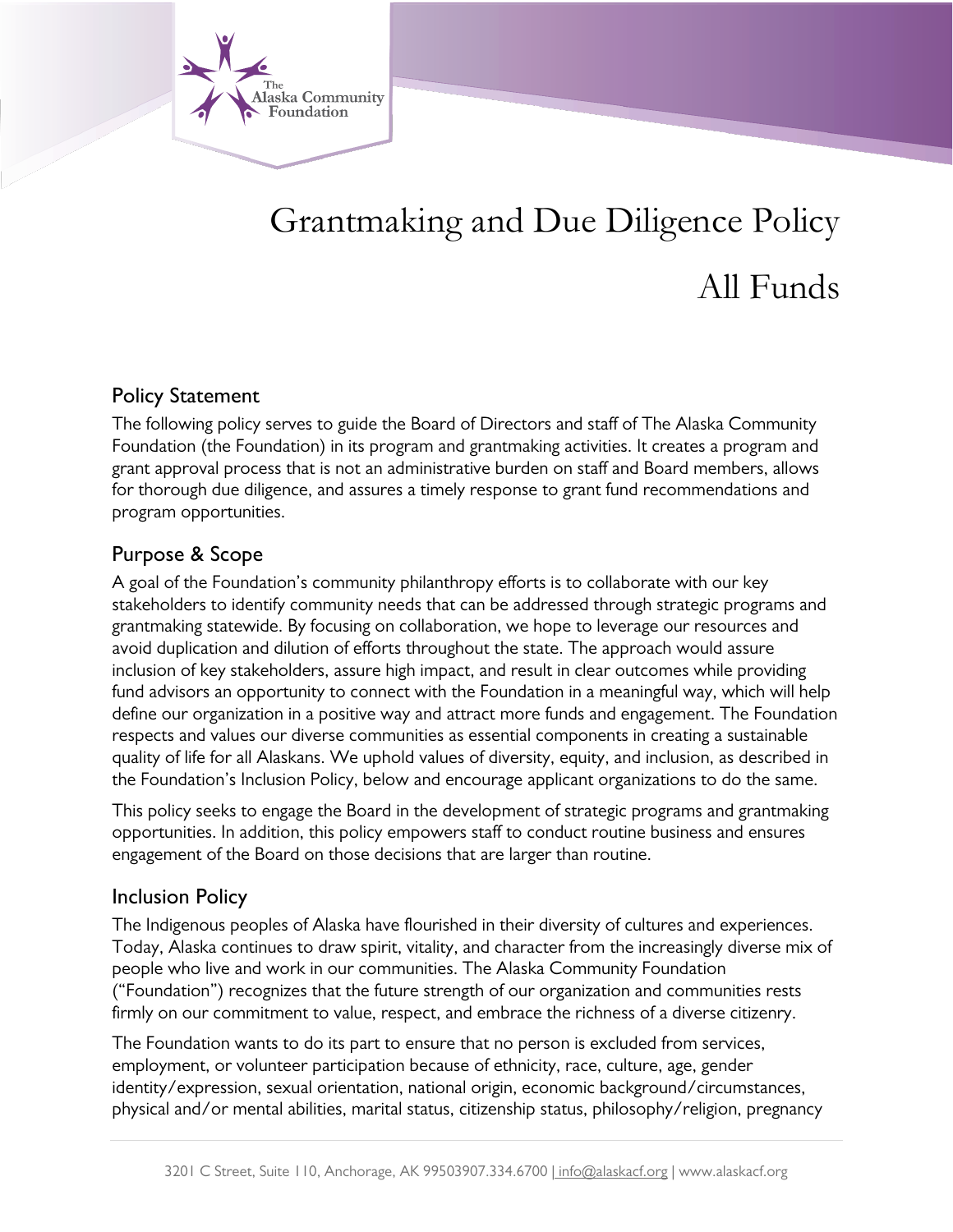or parenthood, or other factors that describe the essential humanity of all people. We seek to live out these principles by ensuring that the staff we hire, the projects we implement, the funds we hold, and the grantmaking work we do reflect the diversity of our state.

Organizations that serve a specifically defined population or charitable class of people are not considered non-inclusive or discriminatory. The Inclusion Statement applies to how an organization serves its specific target population, as well as how it handles hiring and volunteer participation.

When accepting a grant award from or entering into a cooperative agreement with the Foundation, the funded agency is encouraged to utilize inclusion policies and/or practices that follow these guidelines:

- No person is excluded from agency services, nor denied the benefits of, or be subjected to discrimination under any program or activity funded in whole or in part with funds made available by the community foundation, based on their membership in one or more of the protected classes as described above;
- **Wherever practical, all people will be considered in employment or volunteer participation,** regardless of their membership in one or more of the protected classes as described above;
- **The organization is continuing to intentionally increase inclusive practices.**

# Considerations for Grantmaking

Refer to the Scholarship Awarding Policy for specific guidelines on scholarship awarding.

- 1. Due Diligence Process for Non-Competitive Grants Staff reviews all grant recommendations (Designated, Agency, Donor Advised, Board and President/CEO Discretionary) submitted or proposals as required (Unrestricted, Field of Interest). This review includes:
	- Verification that the grantee organization is listed in Section  $\S170(b)(1)(A)$  of the Internal Revenue Code  $[501(c)(3), (509(a)(1), 509(a)(2), or 509(a)(3))$  (that does not require expenditure responsibility, and is not a Private Foundation) in good standing, through GuideStar, IRS Charity Search function or the IRS Business Master File (BMF)]; or is an equivalent organization (schools, churches, government agencies and programs, or a Federally recognized tribal organization);
	- **Confirmation the grant award does not benefit the fund advisor(s) or grant recommendation** committee (excluding agency funds)
	- **Confirmation the grant award does not fulfill a pledge (as defined by the IRS)**
	- **Confirmation the fund has appropriate balance to make the grant**
	- **•** Confirmation grant recommendation is in line with the purpose of the fund
	- **EXECONFILLET CONFILLET ADDET** Confirmation of appropriate authorized fund advisor
	- **Confirmation the grant is for a charitable purpose**
- 2. Once staff has reviewed the grant recommendation for completeness using the above steps, applications are awarded per the relevant grantmaking section of this policy.
- 3. The Foundation's Board of Directors ratifies a full list of grants at every subsequent board meeting.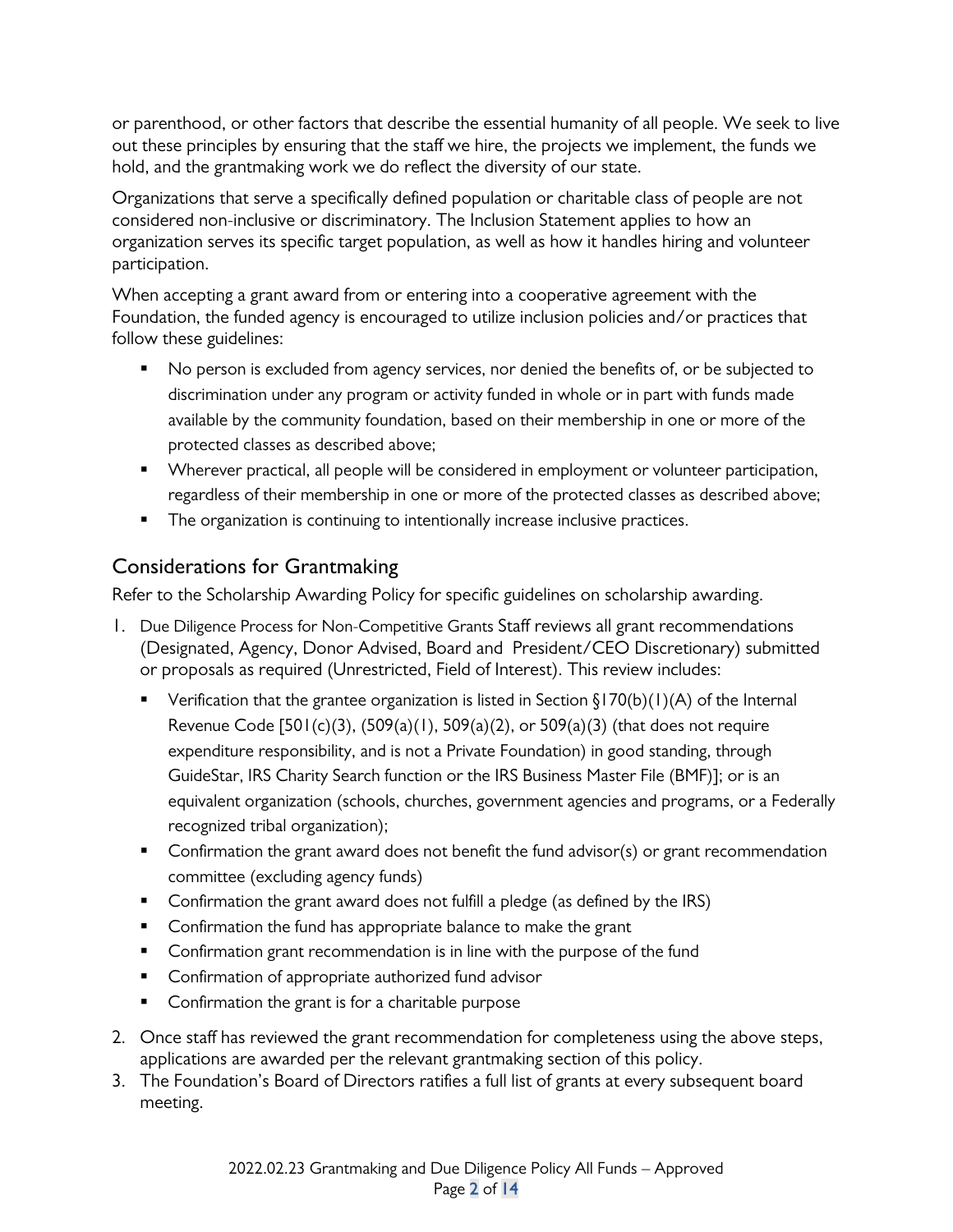## Due Diligence Process for Competitive Grants (Unrestricted, Field of Interest, and Donor Advised Funds)

- 1. Staff creates a competitive grant process (guidelines, application, evaluation questions, followup reports, etc.), or works with a Board or advisory committee to do so. Actions and review process includes:
	- **•** Open the grant cycle to applications and publicize on the Foundation's website and social media outlets
	- **Parakter 2** Reviews each application for completeness assuring all requested information is provided, including project budget, outcomes and objectives, and review of financial statements when required in application
	- Verification that the grantee organization is listed in Section  $(170(b)(1)(A)$  of the Internal Revenue Code or is an equivalent organization (schools, churches, government agencies and programs, or a Federally recognized tribal organization)
	- **F** Grant applications are reviewed in a fair and open process which determines a slate of recommended awards
	- **Confirmation the grant award does not benefit the grant review committee or its individual** members
	- **Confirmation the fund has appropriate balance to make the grant**
	- **•** Confirmation grant recommendation is in line with the purpose of the fund
	- **Confirmation the grant is for a charitable purpose**
- 2. Once staff has reviewed the slate of grant awards using the above steps, applications are awarded per the relevant grantmaking section of this policy.
- 3. The Foundation's Board of Directors ratifies full list of grants at every subsequent board meeting.

## Additional Due Diligence for Donor Advised Funds Grant Recommendations

Certain types of grants are prohibited under Pension Protection Act of 2006 for Donor Advised funds. They include:

- **Grants to individuals, including grants made directly to an organization for the benefit of a** specific individual (ex: grant to a school)
- Grants to donors, advisors, or related parties
- Grants for non-charitable purposes.

For Donor Advised grants awarded through a competitive process, verification of the organization's nonprofit status is saved with the application in the Foundation's online grants system.

## Additional Due Diligence for Opening Designated Funds and Agency Funds

Before establishing a Designated fund, the Foundation verifies that the proposed designee is a public charity or unit government. Grants generally are made once each year.

Before establishing an Agency fund, the Foundation verifies that the organization seeking to establish the fund is a public charity. If a unit of government, such as a public library, asks to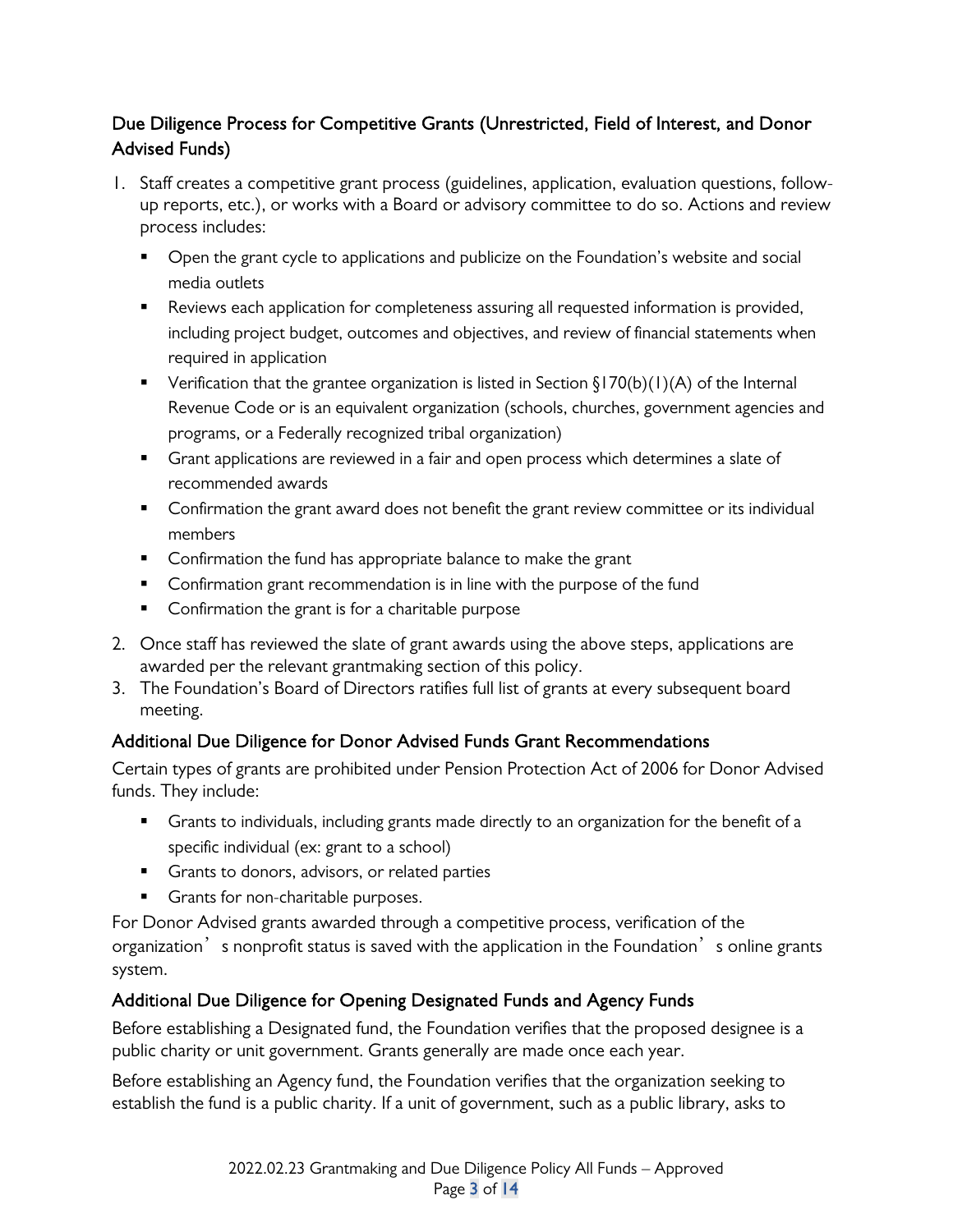establish an agency fund, the Foundation will consult with counsel to determine whether this is permissible under the law of the State of Alaska. Agency grants generally are made to the relevant organization named in the fund once each year.

## Ineligible Organizations or Activities (All Funds)

Individuals, for profit,  $501(c)(4)$  or  $(c)(6)$  organizations, and state or federal government agencies are not eligible for grants. Grants for endowment building, deficit financing, fundraising, lobbying, electioneering and activities of political nature will not be considered, nor will grants for ads, sponsorships, special events, religious indoctrination, or activities that have the potential to support terrorism. Activities that improperly discriminate as to ethnicity, race, culture, age, gender identity/expression, sexual orientation, national origin, economic background/circumstances, physical and/or mental abilities, marital status, citizenship status, philosophy/religion, pregnancy or parenthood, or other factors that describe the essential humanity of all people.

## Board Oversight (All Funds)

The Board will approve grant advisory committees quarterly if changes occur or at a minimum once annually. The Board will ratify a full list of grants on the consent agenda of every subsequent Board meeting. Any grant recommendations that are beyond routine, raise policy issues, or raise significant questions will be taken to the Board or Executive Committee for review and approval.

## Conflict of Interest (Unrestricted, Field of Interest, Affiliate, Donor Advised)

Members of all grant review committees must abide by the Foundation's Conflict of Interest and Confidentiality Policy. Our policy requires staff, volunteer advisors and Board members to disclose the nature of any personal or family affiliation or involvement with any organization for which a grant is considered, even though such affiliation may not give rise to any financial or other conflict of interest.

## Restrictions on Grantmaking (Unrestricted, Field of Interest, Affiliate)

The focus of grantmaking by the Foundation is to support activities and services provided within the State of Alaska or and/or to benefit Alaskans, unless otherwise stated specifically in the fund agreement for a given Field of Interest fund

# Unrestricted Funds

Unrestricted funds are established with contributions to the Foundation which are not made for a specific purpose and are placed in an unrestricted fund. Unrestricted funds may be utilized as part of a competitive grant process or a non-competitive grant process such as to support a Foundation initiative, to leverage other sources of support, and/or for general support of the Foundation's operations if necessary.

## Selection of Unrestricted Fund Use

At the beginning of each fiscal year, the Finance Committee will review the budget and determine whether unrestricted funds are needed to meet operating expenses and recommend to the Board on their use (i.e.: grantmaking, operation expenses, Foundation initiatives, etc.) as part of the annual budget development process. Any amount not designated to meet operational expenses will be available for grantmaking.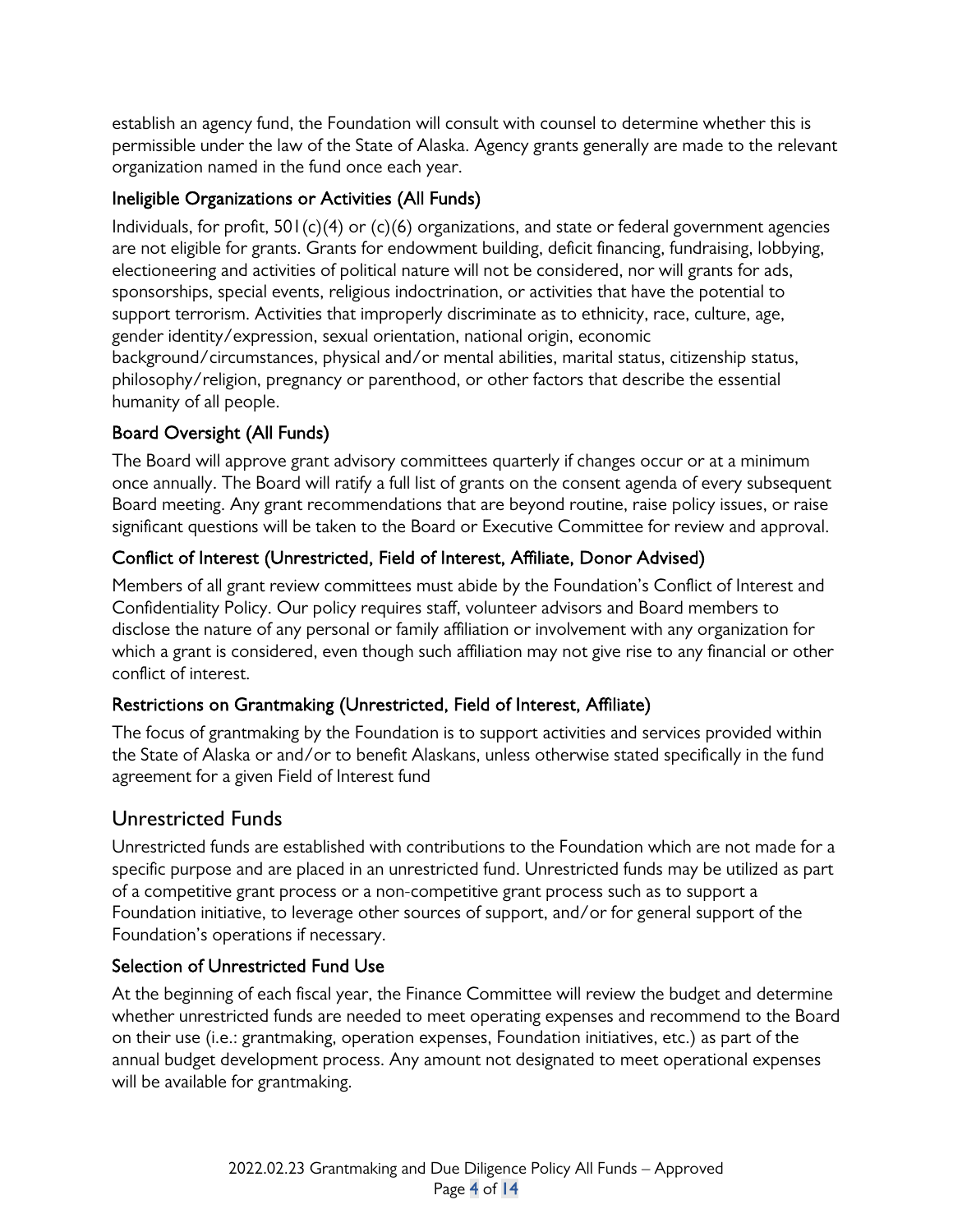Once the budget has been adopted by the Board, the Program and Grants Committee may make a recommendation to the Board regarding the focus, process, and timing for the use of unrestricted funds for the year. The Committee will consider the goals, strategic plan and adopted annual work program of the Foundation in making the recommendations. Consideration will also be given to such factors as the opportunities for leveraging the available grants funds, partnerships with affiliates, partners, and donors, and statewide allocation of funds in this process.

Once the Program and Grants Committee has made a recommendation to the Board and the Board has taken action, staff will be responsible for carrying out the program/grant process in consultation with the Program and Grants Committee.

## Unrestricted Non-Competitive Grant Review and Award Recommendations

When unrestricted funds are to be used for a non-competitive grant cycle (to support a Foundation initiative, to leverage other sources of support, and/or for general support of the Foundation's operations as approved by the Board) staff will complete the due diligence process as outlined in this document for non-competitive grant cycles. Once the due diligence is complete staff will send the Program & Grants Committee the final recommended grant awards for approval as outlined in the Unrestricted Grant Award Decisions table below.

#### Unrestricted Competitive Grantmaking Cycles

When unrestricted funds are to be used for a competitive grant cycle, detailed grant guidelines will be developed and reviewed on an annual basis to make sure that they are appropriate and will result in successful completion of projects, adequate monitoring, measures of success, and have a public communications component that will be coordinated with the External Relations and Communications Committee. Grants may be made using the entire amount of unrestricted funds allocated to a competitive grant cycle or may be divided into smaller increments.

#### Unrestricted Competitive Grant Cycle Proposal Review and Award Recommendation

The Program and Grants Committee may convene separate committees to review, evaluate, and recommend grant awards from the received unrestricted grant proposals. Staff will complete due diligence on established advisory committee membership to ensure compliance with the Foundation's committee procedures and submit committee membership lists to the Board for review and approval annually. Non-Board members may sit on these grants committees. In the case where there is no separate committee, staff may bring grant proposals to the Program and Grants Committee to review for potential funding.

| ype                | Amount            | Review/Recommend    | Approval              |
|--------------------|-------------------|---------------------|-----------------------|
|                    | $\le$ \$75,000.00 | Program and Grants  | President/CEO or      |
|                    |                   | Committee, or       | <b>Board Chair</b>    |
|                    |                   | delegated committee | (Executive            |
| Unrestricted Funds |                   |                     | Committee member      |
|                    |                   |                     | may act in absence of |
|                    |                   |                     | Board Chair)          |
|                    | $$75,000.01 -$    | Program and Grants  | President/CEO and     |
|                    | \$200,000.00      | Committee, or       | <b>Board Chair</b>    |
|                    |                   | delegated committee | Executive)            |

#### Unrestricted Grant Award Decisions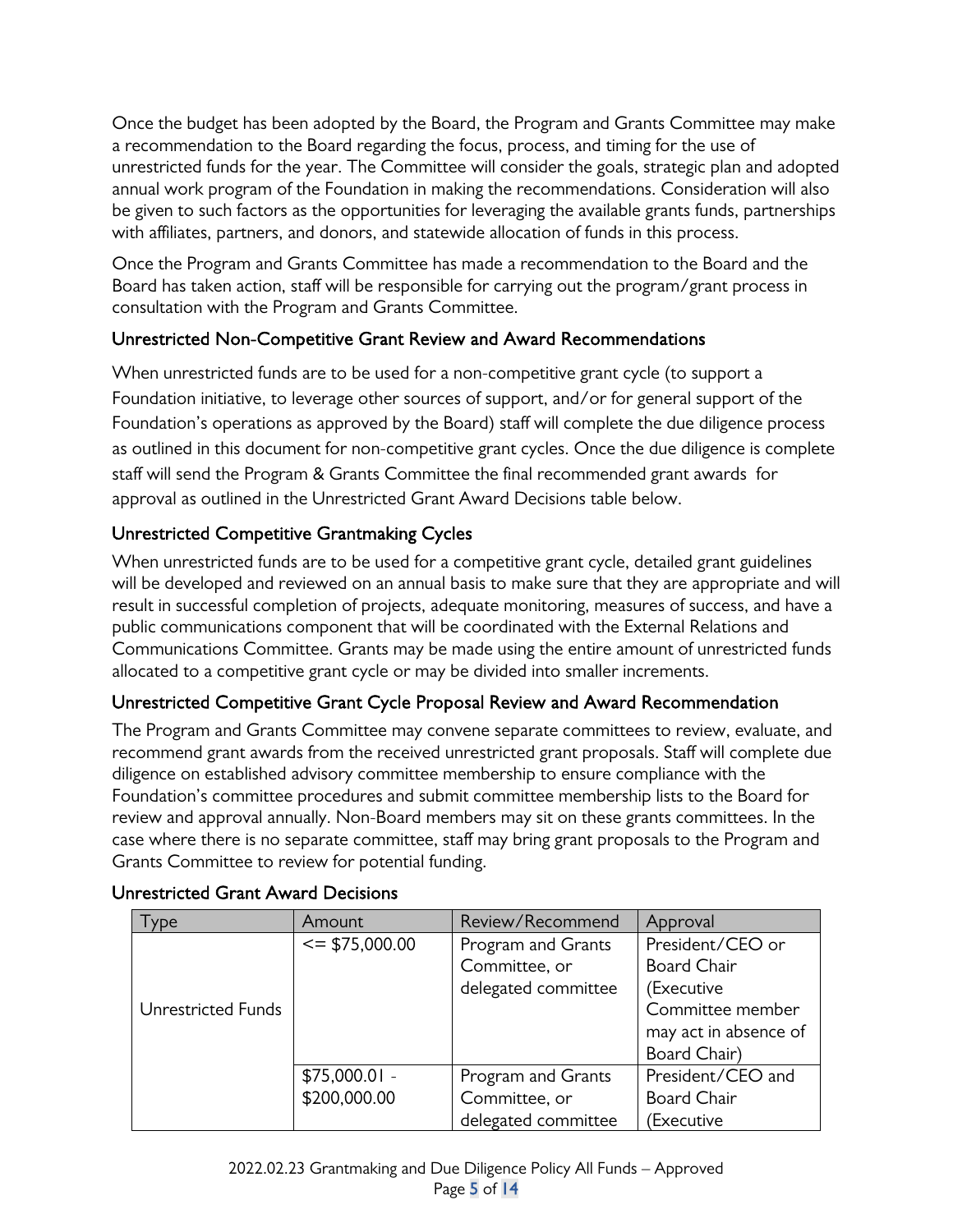|                   |                                                            | Committee member<br>may act in absence of<br>Board Chair) |
|-------------------|------------------------------------------------------------|-----------------------------------------------------------|
| $>=$ \$200,000.01 | Program and Grants<br>Committee, or<br>delegated committee | Board or Executive<br>Committee                           |

# Field of Interest Funds

Field of Interest funds are established from contributions which are made for a specific purpose and are placed in a Field of Interest fund with the Board, Program and Grants Committee, or a delegated advisory committee acting as the fund advisor. Field of Interest funds may be utilized as part of a competitive grant process or a non-competitive process such as to support a Foundation initiative, to leverage other sources of support, and/or other strategic activities, within the fund's specified focus area.

## Selection of Field of Interest Fund Use

The Program and Grants Committee will consider the goals, strategic plan and adopted annual work program of the Foundation in making the recommendations for the use of Field of Interest funds not established as part of a program.

#### Field of Interest Non-Competitive Grant Review and Award Recommendations

When Field of Interest funds are to be used for a non-competitive grant cycle (to support a Foundation initiative, to leverage other sources of support, and/or for general support of the Foundation's operations as approved by the Board) staff will complete the due diligence process as outlined in this document for non-competitive grant cycles. Once the due diligence is complete staff will send the Program & Grants Committee the final recommended grant awards for approval as outlined in the Field of Interest Grant Award Decisions table below.

## Field of Interest Competitive Grantmaking Cycles

When Field of Interest funds are to be used for a competitive grant cycle, detailed grant guidelines will be developed and reviewed on an annual basis to make sure that they are appropriate and will result in the successful completion of projects, adequate monitoring, measures of success, and have a public communications component that will be coordinated with the External Relations and Communications Committee.

#### Field of Interest Competitive Grant Cycle Proposal Review and Award Recommendation

In the event Field of Interest funds are used as part of a competitive grant cycle, staff may convene separate advisory committees to review, evaluate, and recommend grant awards from the received grant proposals. Staff will complete due diligence on established advisory committee membership to ensure compliance with the Foundation's committee procedures and submit committee membership lists to the Board for review and approval annually. Non-Board members may sit on these grants committees. In the case where there is no separate committee, staff may bring grant proposals to the Program and Grants Committee to review for potential funding.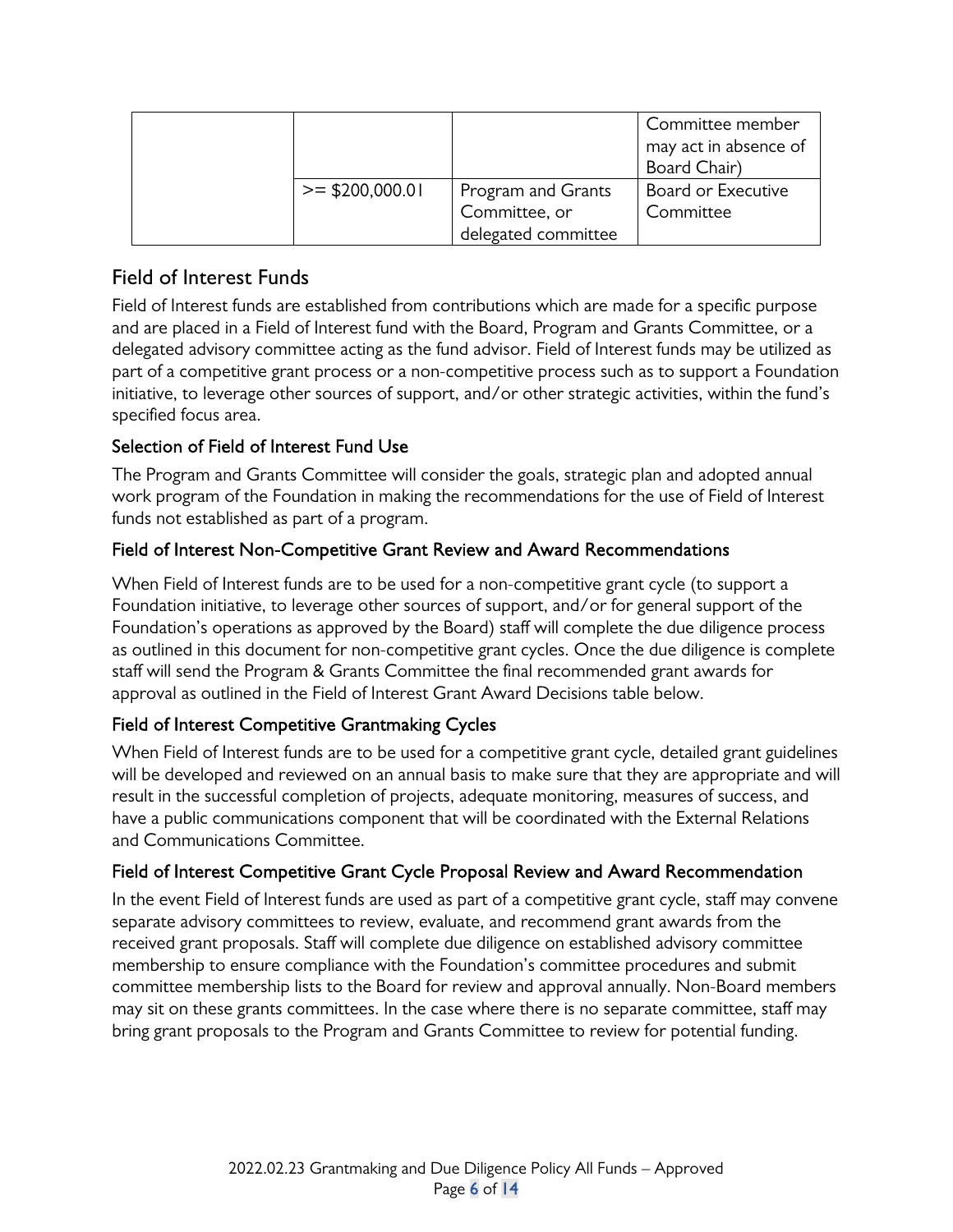#### Field of Interest Grant Award Decisions

| Type              | Amount            | Review/Recommend    | Approval               |
|-------------------|-------------------|---------------------|------------------------|
|                   | $\le$ \$75,000.00 | Program and Grants  | President/CEO or       |
|                   |                   | Committee, or       | Board Chair (Executive |
|                   |                   | delegated committee | Committee member       |
|                   |                   |                     | may act in absence of  |
|                   |                   |                     | Board Chair)           |
| Field of Interest | $$75,000.01 -$    | Program and Grants  | President/CEO and      |
| <b>Funds</b>      | \$200,000.00      | Committee, or       | Board Chair (Executive |
|                   |                   | delegated committee | Committee member       |
|                   |                   |                     | may act in absence of  |
|                   |                   |                     | Board Chair)           |
|                   | $>=$ \$200,000.01 | Program and Grants  | Board or Executive     |
|                   |                   | Committee, or       | Committee              |
|                   |                   | delegated committee |                        |

# Affiliate Funds

Affiliate funds are established from contributions which are made for the specific purpose of benefitting a designated community and are placed in a Geographic Field of Interest fund with the delegated Affiliate Advisory Board acting as the fund recommendation committee. Affiliate funds may be utilized as part of a competitive grant process, to support a community initiative, to leverage other sources of support, and/or other strategic activities, within the fund's specified geographic area.

## Selection of Affiliate Fund Use

The Affiliate Advisory Board will consider the community's special sense of place and current/emerging needs in making the recommendations for the use of Affiliate funds.

## Affiliate Grantmaking Cycles

When Affiliate funds are to be used for a competitive grant cycle, detailed grant guidelines will be developed and reviewed on an annual basis to make sure that they are appropriate and will result in the successful completion of projects, adequate monitoring, measures of success, and have a public communications component that will be coordinated with the External Relations and Communications Committee.

#### Affiliate Grant Cycle Proposal Review and Award Recommendation

In the event Affiliate funds are used as part of a competitive grant cycle, the Affiliate Advisory Board may review, evaluate, and recommend grant awards from the received grant proposals, or may convene a separate grants advisory committee to do so. Staff will complete due diligence on Affiliate Advisory Board membership to ensure compliance with the Foundation's procedures and submit Advisory Board membership lists to the Board for review and approval annually. Non-Board members may sit on these grants committees. Affiliate grantmaking through competitive cycles falls under the policies for competitive grants previously outlined.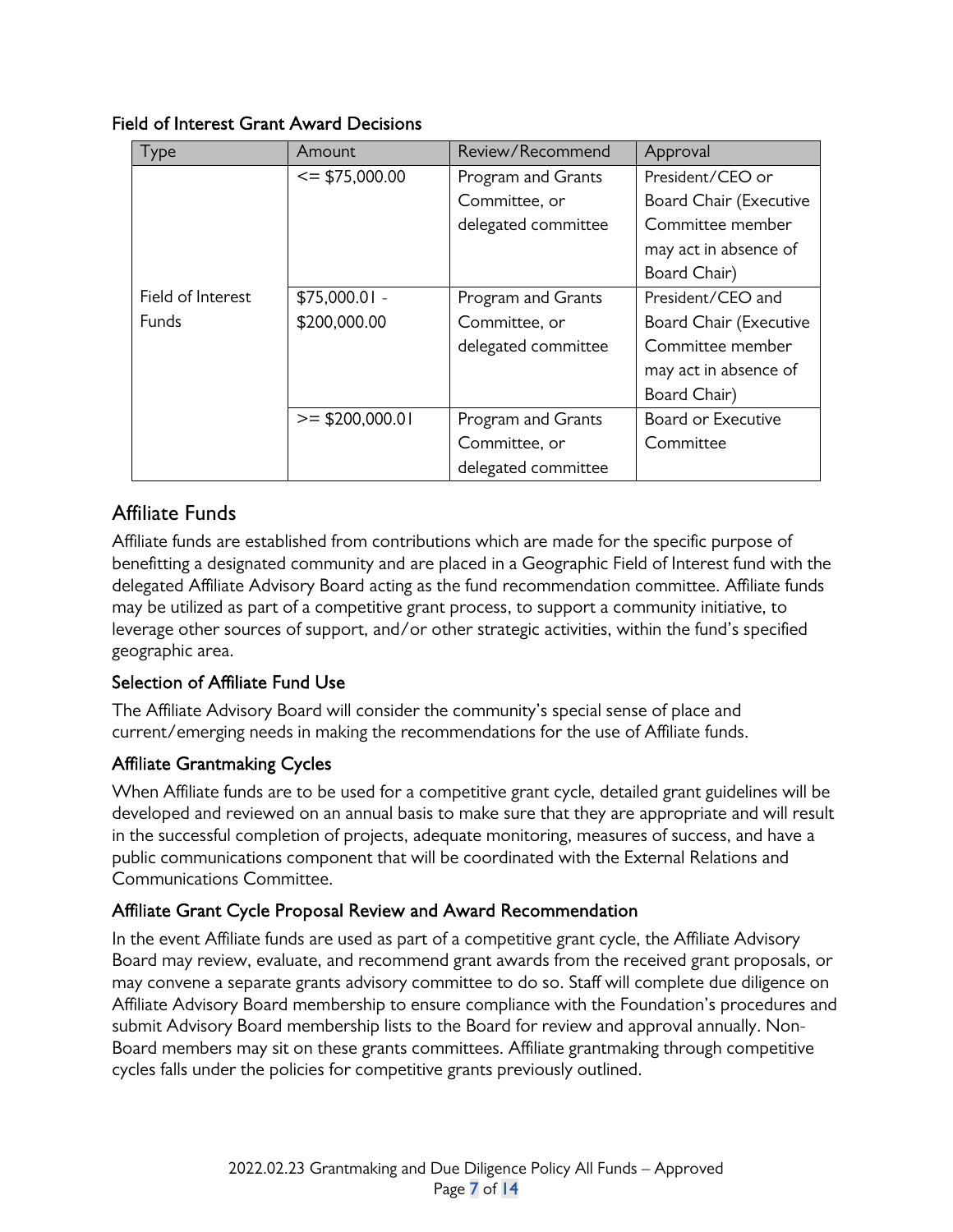#### Affiliate Grant Award Decisions

| Type            | Amount                         | Review/Recommend                                              | Approval                                                                                                           |
|-----------------|--------------------------------|---------------------------------------------------------------|--------------------------------------------------------------------------------------------------------------------|
|                 | $\le$ \$75,000.00              | Affiliate Advisory<br>Board, or delegated<br>grants committee | President/CEO or<br><b>Board Chair</b><br>(Executive Committee<br>member may act in<br>absence of Board            |
|                 |                                |                                                               | Chair)                                                                                                             |
| Affiliate Funds | $$75,000.01 -$<br>\$200,000.00 | Affiliate Advisory<br>Board, or delegated<br>grants committee | President/CEO and<br><b>Board Chair</b><br>(Executive Committee<br>member may act in<br>absence of Board<br>Chair) |
|                 | $>=$ \$200,000.01              | Affiliate Advisory<br>Board, or delegated<br>grants committee | Board or Executive<br>Committee                                                                                    |

# Donor Advised Funds

Donor Advised funds are established from contributions which are made for a specific purpose and are placed in a specific Donor Advised fund with designated individuals or advisory committees acting as the fund advisor. These funds may be utilized to award grants as recommended by the fund advisor, as part of a competitive grant process, and/or other strategic activities, within the fund's specified focus area.

## Donor Advised Grantmaking Cycles

In the event these types of funds are used as part of a competitive grant cycle, staff may convene separate advisory committees to review, evaluate, and recommend grant awards from the received grant proposals. Staff will complete due diligence on established advisory committee membership to ensure compliance with the Foundation's committee procedures and submit committee membership lists to the Board for review and approval annually. Non-Board members may sit on these grant committees. Additional fees may be assessed to support competitive cycles for Donor Advised funds.

## Donor Advised Grant Cycle Proposal Review and Award Recommendation

Staff may convene separate committees to review, evaluate, and recommend grant awards from the received grant proposals from a competitive grant cycle. Non-Board members may sit on these grant committees.

#### Other Donor Advised Grant Proposal Review and Award Recommendation

Grants are awarded to 501(c)(3) charitable organizations in good standing or equivalent (schools, churches, government agencies and programs) if the recommended award meets the Foundation's Eligibility Criteria.

#### Expenditure Responsibility (Signature Authority)

The Foundation has grant expenditure responsibility when such is required by law or policy. Grants to organizations listed in Section §170(b)(1)(A) of the Internal Revenue Code do not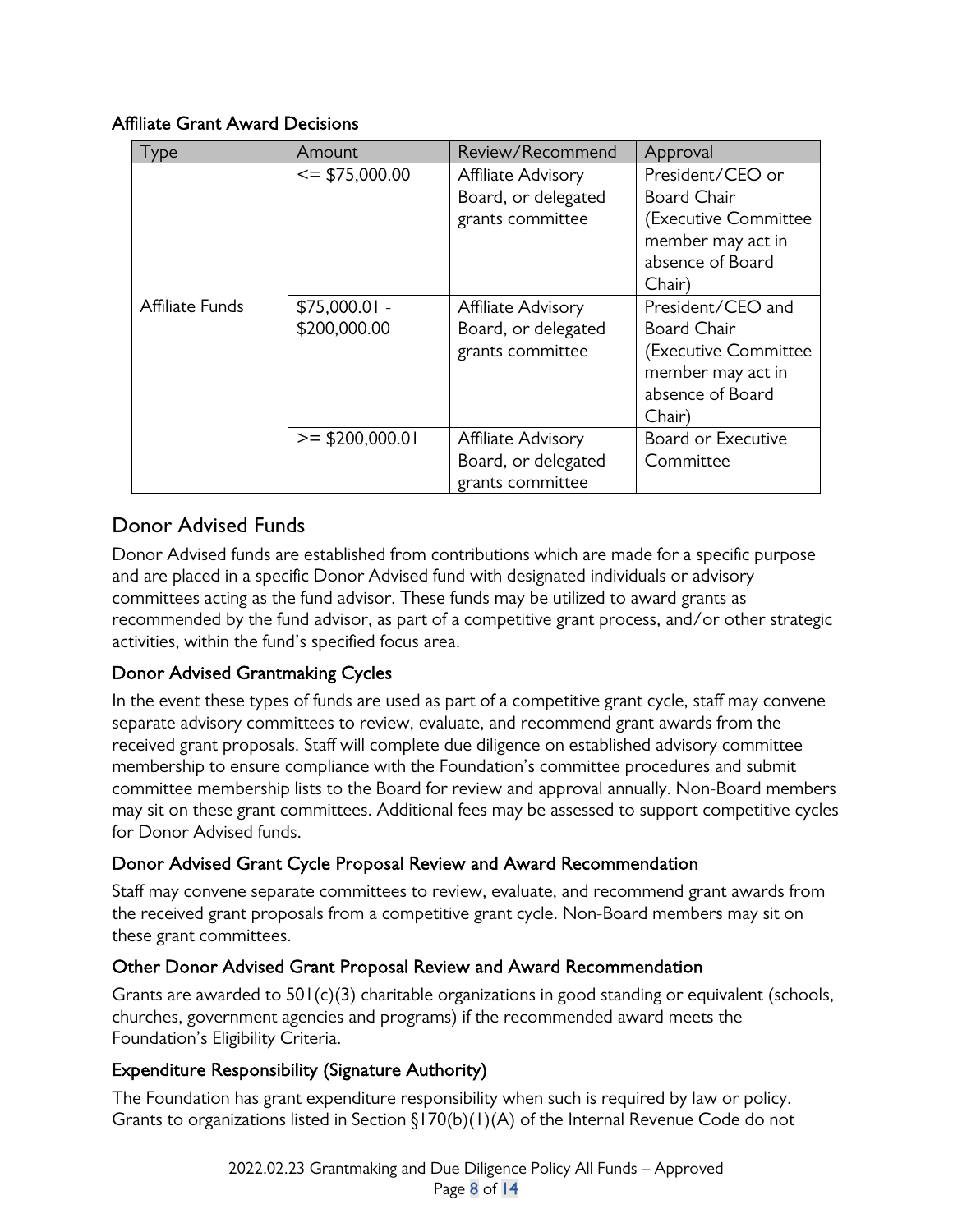require any further investigation. However, the following types of organizations require "expenditure responsibility" for grants made to them from donor advised funds:

- Organizations other than those listed in Section  $\S170(b)(1)(A)$
- **Type III organizations that are not functionally integrated**
- Any type of supporting organization if the donor advisor (or related parties) of a donor advised fund controls the supporting organization or an organization that the supporting organization supports

The Foundation will not normally make grants from donor advised funds that require the exercise of expenditure responsibility. Only in extraordinary cases may this guideline be waived.

## Determining whether a grant recommendation from a Donor Advised Fund requires expenditure responsibility:

■ Verify that the grantee organization is listed in Section  $\S170(b)(1)(A)$  of the Internal Revenue Code or is an equivalent organization (schools, churches, government agencies and programs, or a Federally recognized tribal organization). No signature authority is required for these organizations

*or*

- **If the grantee organization is a supporting organization (code 17), determine if it is a Type I,** Type II or Type III(functionally integrated) organization through GuideStar, IRS Charity Search function or the IRS Business Mater File or:
	- a. Grantee organization may provide:
		- i. Documentation describing the selection process of its officers and directors
		- ii. Documentation referencing the pertinent provisions of their organizing documents that establishes their relationship to its supported organizations
	- b. Collect and review copies of the grantee's governing documents. If they are not sufficient to establish the relationship, collect organizing documents from the supported organization.

#### Type Determination

| /De | Description                                                          |
|-----|----------------------------------------------------------------------|
|     | "operated, supervised, or controlled by" the supported organization  |
|     | "supervised or controlled in connection with" the supported          |
|     | organization. These are the rarest types of organizations.           |
|     | "operated in connection with" the supported organization. These will |
|     | most commonly be organizations that were NOT established by the      |
|     | supported organization, but rather by a private individual.          |

If it is determined that the grant applicant is a Type III, collect the following to determine if a Type III organization is functionally integrated:

- **EXECT** Letter from the grantee identifying the organizations it supports (copy of its last filed IRS Form 990)
- **Grantee organization's documents (and those of the supported organizations, if necessary)**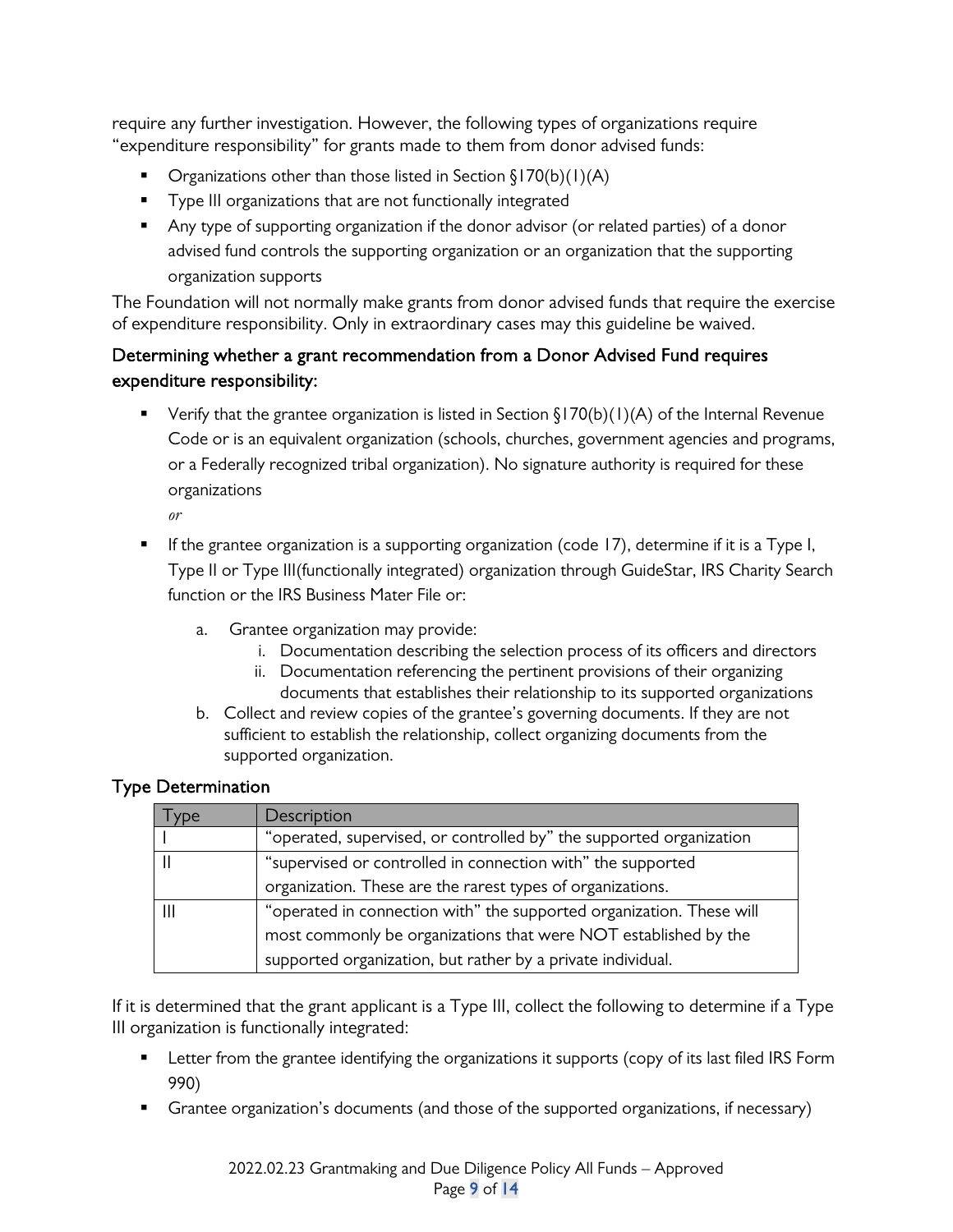**EXECT** Letter signed by counsel of each supported organization that the supporting organization is functionally integrated and that but for the involvement of the supporting organization, the supported organization normally would engage in those activities itself

If a Type III supporting organization is NOT functionally integrated, expenditure responsibility is required for grants from donor advised funds.

Expenditure responsibility is also required for grants to any type of supporting organization if the donor advisor (or related parties) of a donor advised fund controls (is listed as an Interested Person or a Disqualified Person in the organizations IRS Form 990) the supporting organization or an organization that the supporting organization supports.

#### **Expenditure responsibility grants require:**

- **Conducting a pre-grant inquiry including a reasonable investigation of the grantee to ensure** that the proposed activity is charitable, and that the grantee is able to perform the proposed activity
- **Executing a written agreement with the grantee that specifies the charitable purposes of the** grant and includes provisions that prohibit use of the funds for lobbying activities and require the grantee to return any funds not used for the designated purposes
- **•** Requiring the grantee to maintain the grant funds in a separate fund so that charitable funds are segregated from non-charitable funds
- **•** Requiring the grantee to provide regular reports on the use of the funds and the charitable activity supported by the grant

Including a report on Form 990 about the grant including a brief description of the grant, the amount, the charitable purpose, and the current status of the grant

| l ype                         | Amount                         | Review/Recommend   | Approval                                                                                                           |
|-------------------------------|--------------------------------|--------------------|--------------------------------------------------------------------------------------------------------------------|
| Donor Advised<br><b>Funds</b> | $\le$ \$75,000.00              | Staff/Fund Advisor | President/CEO or<br><b>Board Chair</b><br>(Executive Committee<br>member may act in<br>absence of Board<br>Chair)  |
|                               | $$75,000.01 -$<br>\$200,000.00 | Staff/Fund Advisor | President/CEO and<br><b>Board Chair</b><br>(Executive Committee<br>member may act in<br>absence of Board<br>Chair) |
|                               | $>=$ \$200,000.01              | Staff/Fund Advisor | Board or Executive<br>Committee                                                                                    |

#### Donor Advised Grant Award Decisions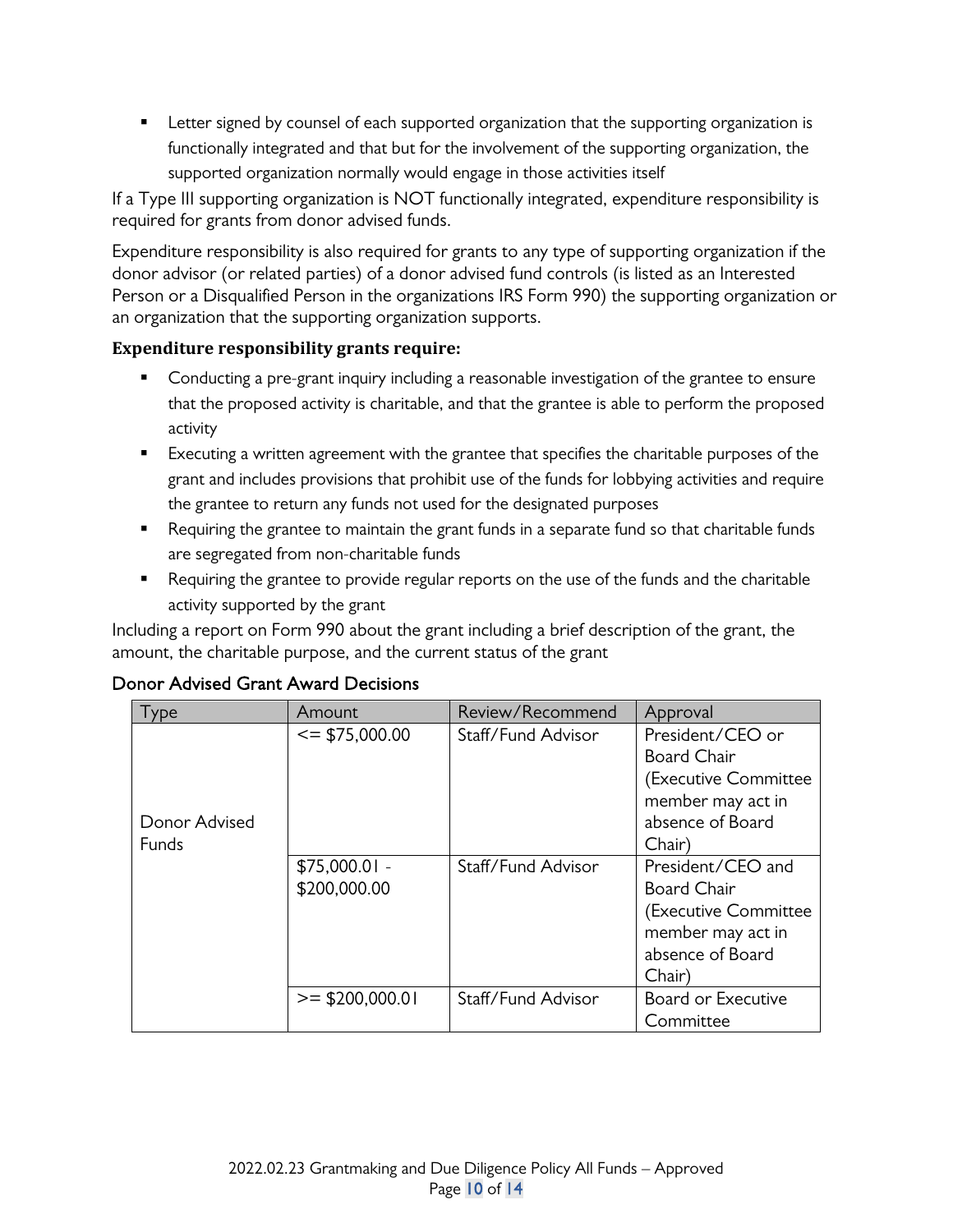#### Donor Advised Restrictions on Grantmaking

Regarding international grantmaking:

- $\blacksquare$  The Foundation restricts international grantmaking to U.S. based  $501(c)(3)$  nonprofit organizations who work internationally
- **Donor Advisors may recommend grants to U.S. based organizations who work internationally** that meet the Foundation's Eligibility Criteria

Other restrictions:

**Funds cannot be used to pay any expenses of the donor or of the donor's fundraising efforts** 

# Agency and Designated Funds

Agency and Designated funds are established from contributions which are made for the specific purpose of supporting a nonprofit organization and are placed in an agency or designated fund with designated individuals acting as the fund advisor. These funds may be utilized within the fund's specified focus area.

#### Agency and Designated Fund Grant Proposal Review and Award Recommendation

Grants are awarded to 501(c)(3) charitable organizations in good standing if the recommended award meets the Foundation's Eligibility Criteria.

| ype              | Amount            | Review/Recommend   | Approval              |
|------------------|-------------------|--------------------|-----------------------|
|                  | $\le$ \$75,000.00 | Staff/Fund Advisor | President/CEO or      |
|                  |                   |                    | <b>Board Chair</b>    |
|                  |                   |                    | (Executive            |
|                  |                   |                    | Committee member      |
|                  |                   |                    | may act in absence of |
| Agency and       |                   |                    | Board Chair)          |
| Designated Funds | $$75,000.01 -$    | Staff/Fund Advisor | President/CEO and     |
|                  | \$200,000.00      |                    | <b>Board Chair</b>    |
|                  |                   |                    | (Executive            |
|                  |                   |                    | Committee member      |
|                  |                   |                    | may act in absence of |
|                  |                   |                    | Board Chair)          |
|                  | $>=$ \$200,000.01 | Staff/Fund Advisor | Board or Executive    |
|                  |                   |                    | Committee             |

#### Agency and Designated Grant Award Decisions

Agency or Designated fund grant requests where the sum of all the requests for the prior 12 months exceed 50% of the fund principal will go to the Board or Executive Committee for approval.

## Scholarship Funds

Due to the complex nature of Scholarship fund policies and procedures in light of the 2006 Pension Protection Act, the Foundation developed a stand-alone policy regarding this type of fund. Please see the current policy for awarding scholarships.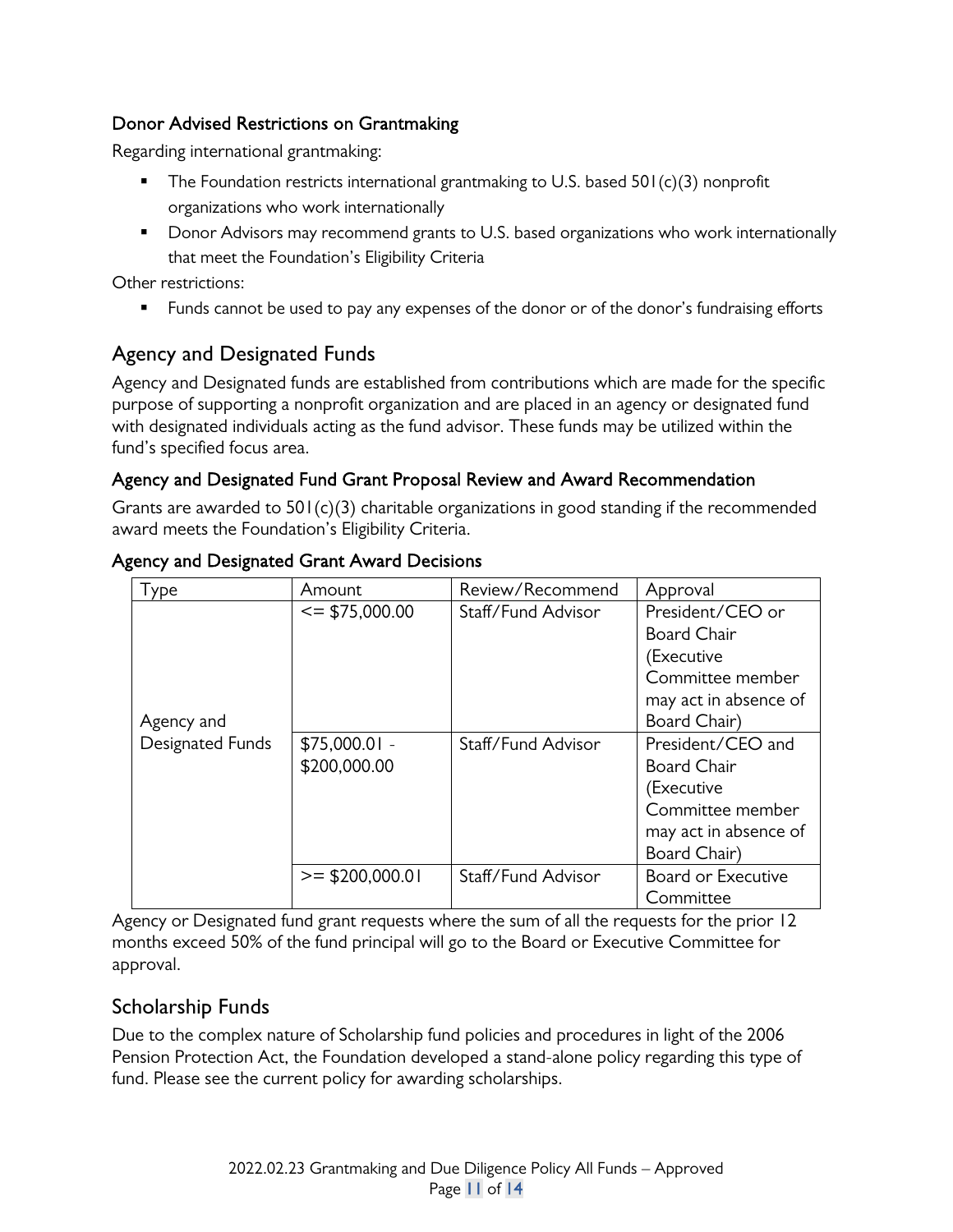#### Scholarship Fund Award Decisions

| l ype             | Amount            | Review/Recommend    | Approval                  |
|-------------------|-------------------|---------------------|---------------------------|
|                   | $\le$ \$75,000.00 | Program and Grants  | President/CEO or          |
|                   |                   | Committee, or       | <b>Board Chair</b>        |
|                   |                   | delegated committee | (Executive                |
|                   |                   |                     | Committee member          |
|                   |                   |                     | may act in absence of     |
|                   |                   |                     | Board Chair)              |
| Scholarship Funds | $$75,000.01 -$    | Program and Grants  | President/CEO and         |
|                   | \$200,000.00      | Committee, or       | <b>Board Chair</b>        |
|                   |                   | delegated committee | (Executive                |
|                   |                   |                     | Committee member          |
|                   |                   |                     | may act in absence of     |
|                   |                   |                     | Board Chair)              |
|                   | $>=$ \$200,000.01 | Program and Grants  | <b>Board or Executive</b> |
|                   |                   | Committee, or       | Committee                 |
|                   |                   | delegated committee |                           |

# Special Project Funds (Approved by the Board of Directors)

Special Project Funds are for charitable projects that further the mission of the Foundation. The primary benefit of a Special Project Fund is that it allows for collaboration between multiple organizations and funders that provide a statewide programmatic or philanthropic benefit to Alaskan communities through a specific, finite project that is clearly charitable in nature and in furtherance of the mission of the Foundation.

Grants from these funds are non-competitive and used to support the charitable project as outlined in the Special Project Non-Endowed Fund Agreement

When the Board of Directors approve Special Project Funds such approvals may include, adjustments to the Grant Award Decision table below.

Any grant awards made between Board meetings will be ratified at the next meeting.

| ype             | Amount            | Review/Recommend   | Approval              |
|-----------------|-------------------|--------------------|-----------------------|
|                 | $\le$ \$75,000.00 | Staff/Fund Advisor | President/CEO or      |
|                 |                   |                    | <b>Board Chair</b>    |
|                 |                   |                    | (Executive            |
|                 |                   |                    | Committee member      |
|                 |                   |                    | may act in absence of |
| Special Project |                   |                    | Board Chair)          |
| Funds           | $$75,000.01 -$    | Staff/Fund Advisor | President/CEO and     |
|                 | \$200,000.00      |                    | <b>Board Chair</b>    |
|                 |                   |                    | Executive             |

Special Project Fund Grant Award Decisions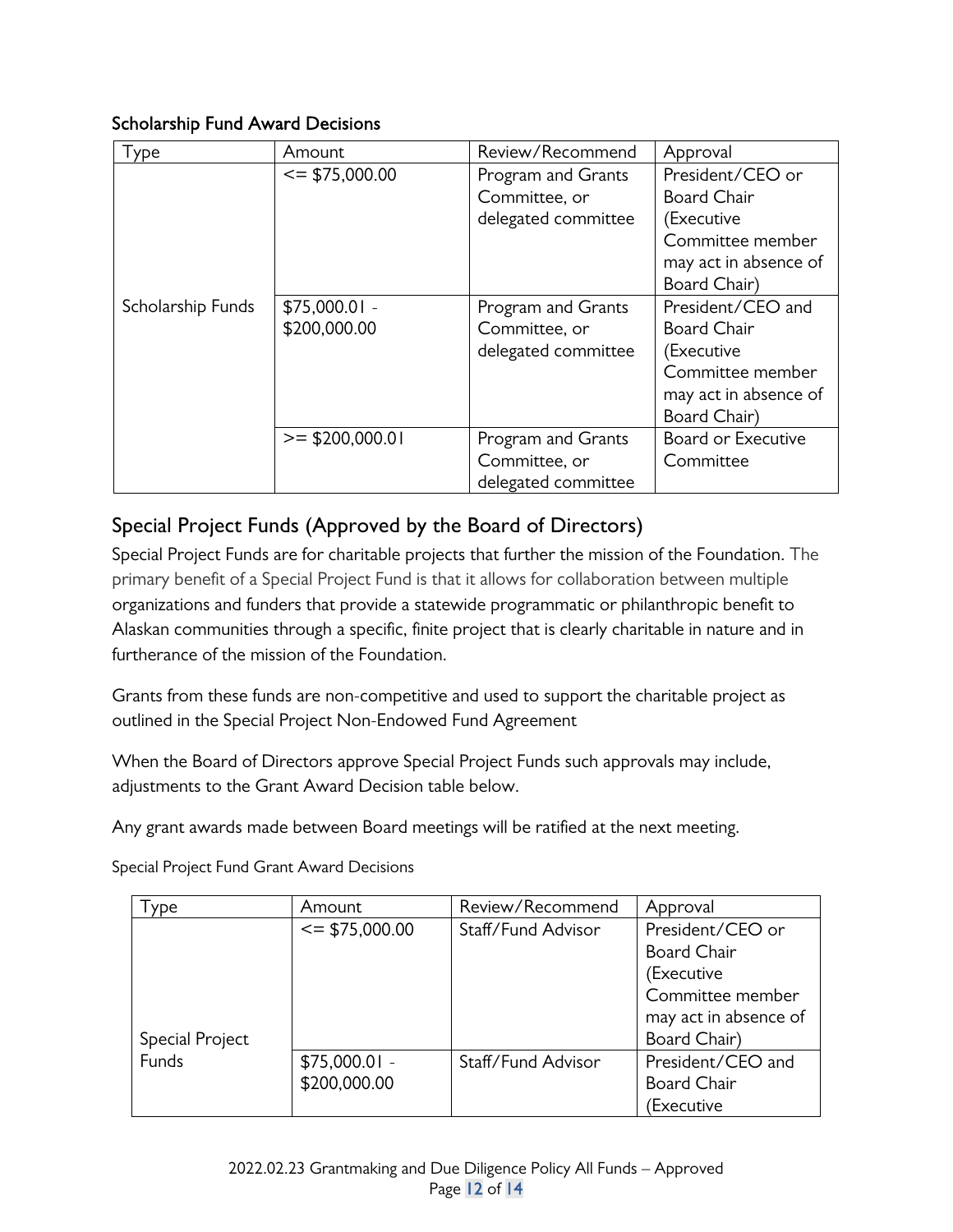|                   |                    | Committee member<br>may act in absence of<br>Board Chair) |
|-------------------|--------------------|-----------------------------------------------------------|
| $>=$ \$200,000.01 | Staff/Fund Advisor | Board or Executive<br>Committee                           |

# Board and President/CEO Discretionary Funds

The Board and President/CEO have discretionary grantmaking funds which may be used to provide grants which align with the Foundation's mission when other funds are not available. These discretionary funds include all ACF sub-operating funds and other funds deemed appropriate by the Board in advance (for capacity building, innovation, program investment, etc.) some of which are advised on by the Board and by the President/CEO.

Grants from these funds are non-competitive and may be used to support a Foundation initiative, leverage other sources of support, and/or for general support of the Foundation's operations. Before grants from these funds are awarded staff will complete the due diligence process as outlined in this document for non-competitive grant cycles. The Board and the President/CEO have the discretion and authority to spend these funds as outlined in the Board and President/CEO Discretionary Grant Award Decisions table below. No recommendations should be made without Board approval which are beyond the discretion of the CEO or create any serious conflict for the Foundation. Any grant awards made between Board meetings will be ratified at the next meeting.

| ype                                     | Amount                         | Review/Recommend          | Approval                                                                                                         |
|-----------------------------------------|--------------------------------|---------------------------|------------------------------------------------------------------------------------------------------------------|
|                                         | $\le$ \$75,000.00              | President/ CEO            | President/ CEO                                                                                                   |
| President/CEO<br>Discretionary<br>Funds | $$75,000.01 -$<br>\$200,000.00 | President/CEO             | President/ CEO and<br><b>Board Chair (Executive</b><br>Committee member<br>may act in absence of<br>Board Chair) |
|                                         | $>=$ \$200,000.01              | President/CEO             | <b>Board of Directors</b>                                                                                        |
| Board<br>Discretionary<br>Funds         | Any                            | <b>Board of Directors</b> | <b>Board of Directors</b>                                                                                        |

Board and President/CEO Discretionary Grant Award Decisions